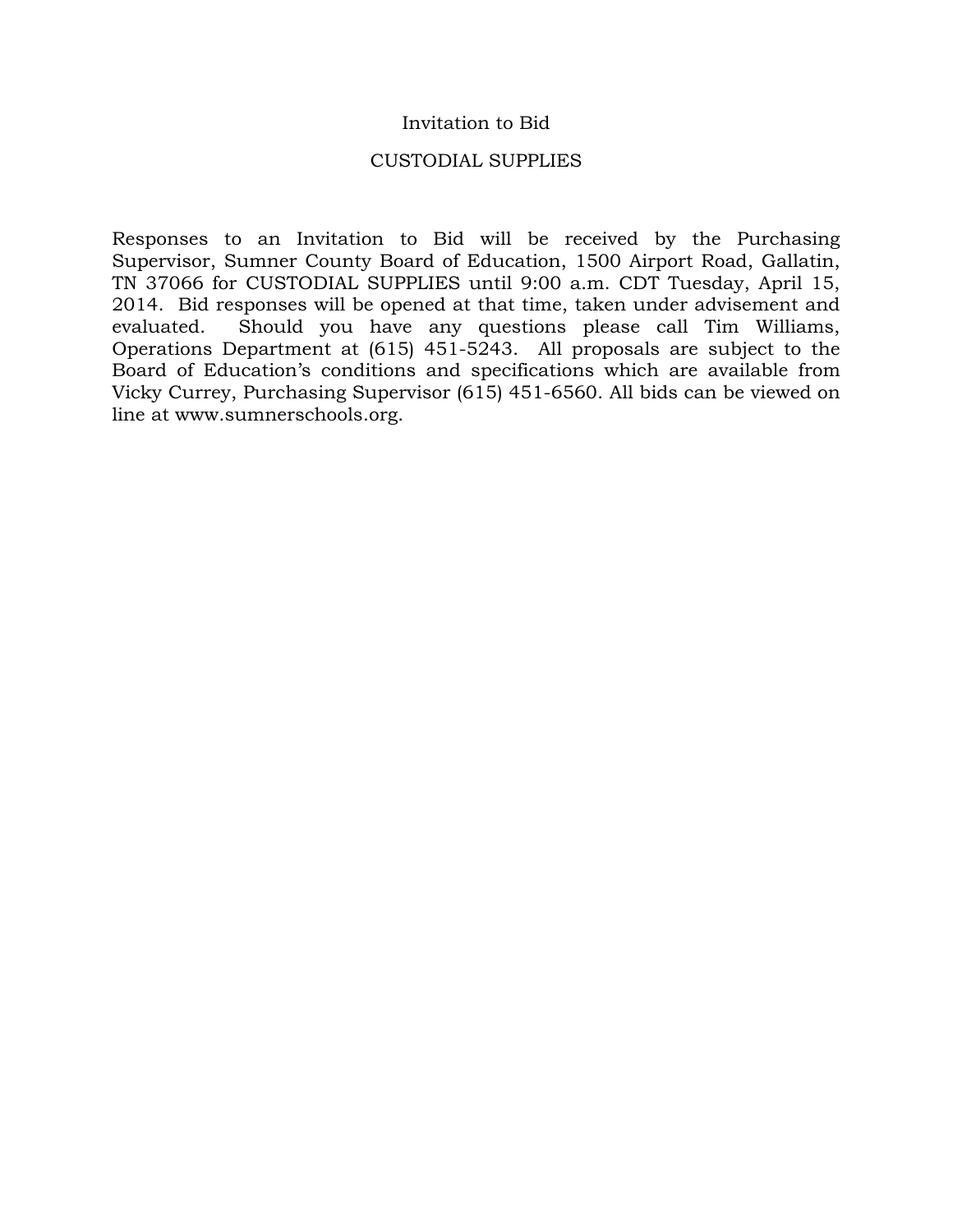# **CUSTODIAL SUPPLY BIDDING GUIDELINES School Year 2014-2015**

The Sumner County Board of Education, SCBOE, is soliciting bids for Custodial Supplies. Failure to meet any of the outlined specifications or requirements at anytime will result in default of said bid/award, cause for termination of agreement and return of unused product. Manufacturer will be responsible for freight plus any fees incurred by the school system in sourcing another supplier.

- Bid prices are to be good from July 1, 2014 until June 30, 2015.
- Bid prices are to include all delivery charges.
- Any exceptions should be listed in the NOTES area of the bid sheet.
- If not bidding exactly to specs give details in the NOTES area of bid sheet.
- Each item will be awarded individually.
- More or Less of any item may be purchased at the bid price.
- All items must be palletized, wrapped and tailgated there is no loading dock at warehouse.
- Deliveries must be scheduled at least 24 hours in advance.
- Material Safety Data Sheets for all chemicals must be listed at MSDSSearch.com.
- If required samples are not included, the bid for that item will not be considered.
- Bids must be submitted on the included Bid Sheet.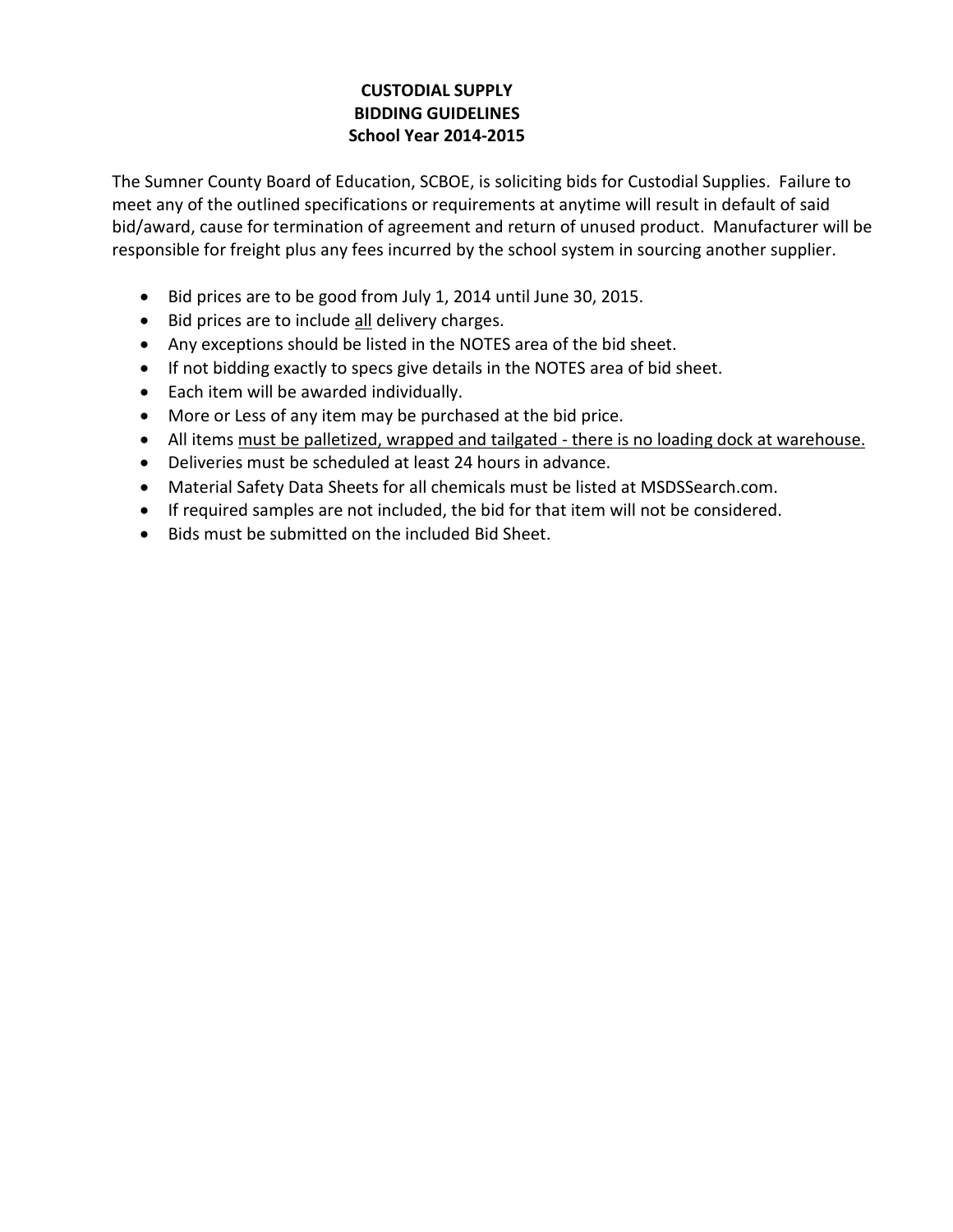## **CUSTODIAL SUPPLIES SPECIFICATIONS School Year 2014-2015**

The following items are to be as specified:

- **1.** FLOOR FINISH Johnson's Vectra or Buckeye Clarion. Packaged in five gallon bag-in-a-box. *Product literature must be attached to bid*. Product may be drop-shipped from manufacturer.
- **2.** STRIPPER –Johnson's Bravo or Buckeye Ripsaw. Packaged in five-gallon bag-in-a-box. *Product literature must be attached to bid*. Product may be drop-shipped from manufacturer.
- **3.** PUSH BROOM WITH HANDLE Packaged each. Head should be 24" with medium sweep, black plastic hair, and handle to be 5' with metal screw in end.
- **4.** BROOMS Each. Corn blend broom Minimum 4 stitches with metal band. Commercial warehouse grade. *Sample required at the time of bid opening*.
- **5.** DUST PANS Each. One piece made of 20 gauge steel, 12 3/4" x 7 1/2", with 5" handle, color to be black.
- **6.** MOP BUCKET WITH WRINGER Each. Bucket to be 16 1/2" x 15 5/8" x 12 3/4", color to be yellow, equal to #6111 26 qt. Brute Rubbermaid. Wringer to be 24 - 36# downward pressure, color to be yellow, equal to #6123 Brute Rubbermaid.
- **7.** WET MOP HEADS CUT END Stirrup style, material to be cotton/rayon blend. Sizes are to be 24 oz. and 16 oz. – Color to be blue. *Sample required at the time of bid opening*.
- **8.** WET MOP HANDLES Packaged each. 60" long, quick change stirrup style with wing nut. Rust proof metal head is double riveted to lacquered wood handle.
- **9.** FLOOR MAINTENANCE PADS Packaged 5 per case. To be of polyester fiber, thick line, colors to be white, red, blue, black. (12", 17", 20" or 24" diameter)
- **10.** HOG HAIR BUFF PADS packaged 5 per case. To be of natural hog hair. Natural color. (20" diameter)
- **11.** VOMITUS COMPOUND Packaged in one pound plastic containers. Standard by bidder. *Sample required at the time of bid opening.*
- **12.** WASTEBASKET OFFICE Packaged 6 to a box. 26 quart fire-resistant metal wastebasket. Color to be Black. Equal to Steeline.
- **13.** GARBAGE CANS 44 GALLONS Each. Size to be 24" diameter x 31 1/2" high, color to be gray equal to #2643 Brute Rubbermaid.
- **14.** SANITARY NAPKIN RECEPTACLES White plastic. Equal to Hospital Specialty # 6140.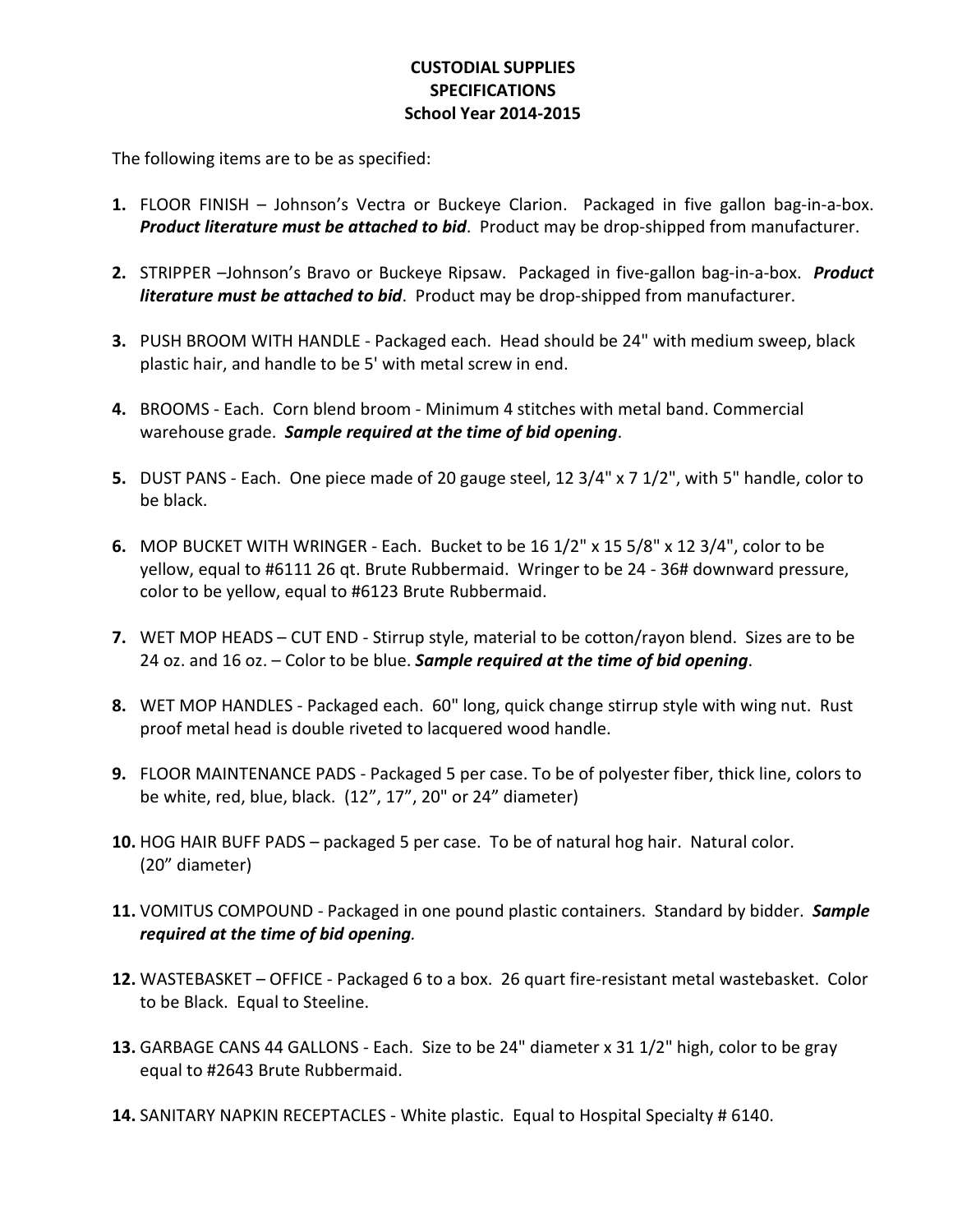- **15.** SANITARY NAPKIN BAGS Wax paper liners. Size 11 1/2 x 9 3/8 x 4 7/8. Equal to Hospital Specialty # HS-6141. Packaged 250/bx.
- **16.** SUPER DUTY CLEANSER WITH GRIT Hand cleanser with grit designed to remove tough industrial grease and soils. Contains natural d-Limonene solvent, Aloe, Vera Gel and Lanolin. (2) 3.5 liters/case. Brand must be Kimberly-Clark. Color to be green.
- **17.** WET FLOOR SIGNS CAUTION WET FLOOR Plastic, yellow, packaged 6/cs.
- **18.** VINYL GLOVES Non-sterile, Non Powdered. Packaged 100 gloves per box; 10 boxes per case. Sizes S-M-L-XL
- **19.** CAN LINER 44 GALLON LINEAR LOW DENSITY POLYETHYLENE Made of Prime Hexene/Higher Alpha Olefin Resin, repro, recycled or reprocessed are not accepted, clear in color, 44 gallon capacity, to be exact fit size 37 x 50, gauge of .75 Mils, packaged 150 per case (coreless roll or individually folded) gang fold not accepted, must have a net poly case weight of 13.9 pounds. *Full case samples with manufacturer's labeling is required.*
- **20.** CAN LINER 12-16 GALLON HIGH MOLECULAR WEIGHT-HIGH DENSITY POLYETHYLENES Made of Prime Hexene/Higher Alpha Olefin Resin, repro, recycled or reprocessed are not accepted, clear or natural in color, 8 - 10 gallon capacity, dimensions must be 24" x 32", gauge of 6 Microns, packaged 1,000 per case (coreless roll or individually folded) gang fold not accepted. *Full case samples with manufacturer's labeling is required.*
- **21.** COMPACTOR LINER Made of Prime Hexene/Higher Alpha Olefin Resin, Equal to or better than PAC 9039, repro, recycled or reprocessed are not accepted, clear or natural in color, to be exact fit size 43.5" X 53.5", gauge of 2 Mils, Slip Level – High Slip, packaged 50 per case, individually folded. *Full case samples with manufacturer's labeling is required.*

**NOTE:** Liners may be tested at any time for performance related issues (Dart and/or Elmendorf)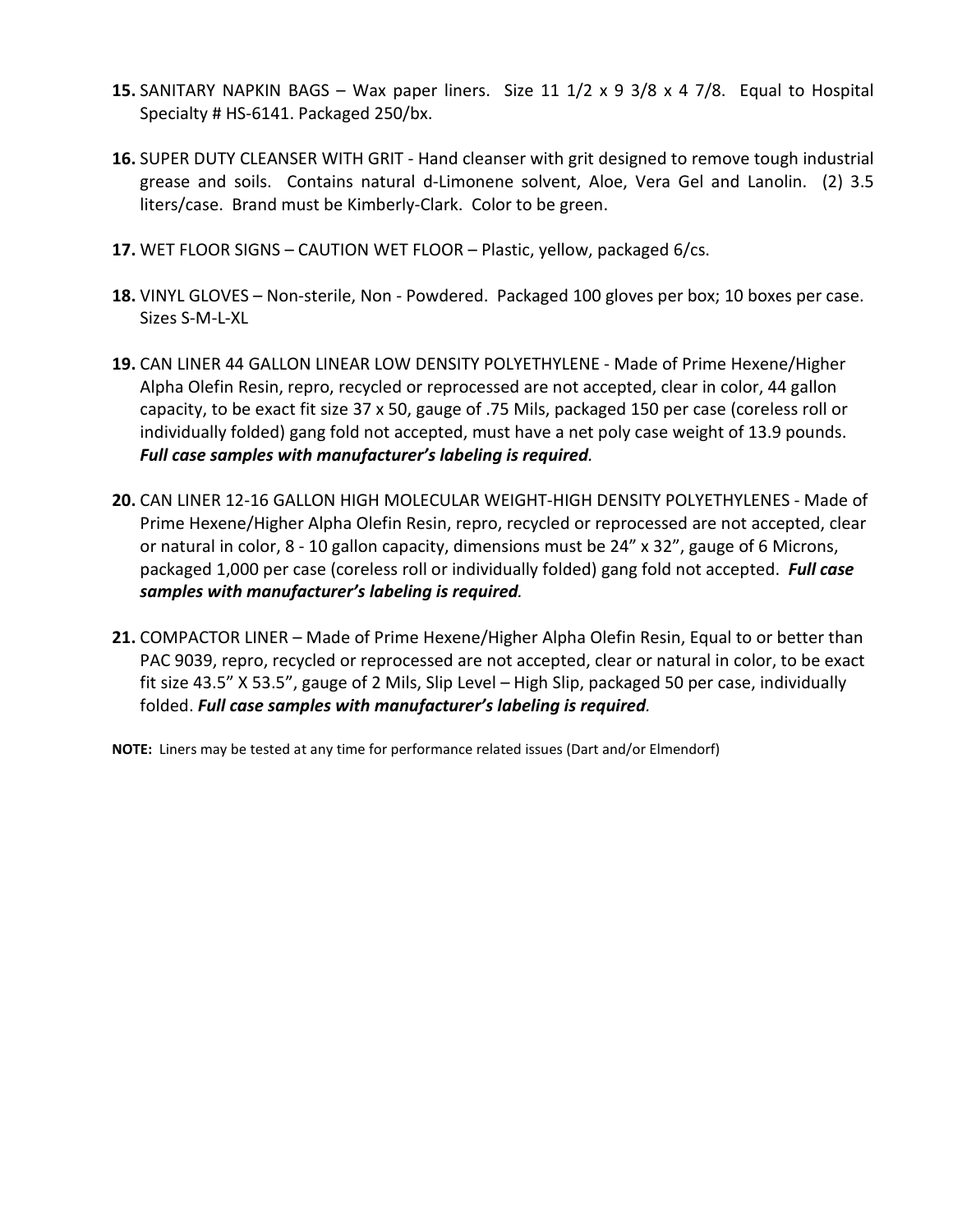# **BID SHEET CUSTODIAL SUPPLIES School Year 2014-2015**

|                             | <b>ITEM</b>                    |      | <b>QUANTITY</b> | <b>BID PRICE</b><br><b>PACKAGED</b><br>(Ex: 4 boxes/cases, 12 each/cases) |                                                                                                                                                                                                                                                                                                                                                                                                                                  |  |
|-----------------------------|--------------------------------|------|-----------------|---------------------------------------------------------------------------|----------------------------------------------------------------------------------------------------------------------------------------------------------------------------------------------------------------------------------------------------------------------------------------------------------------------------------------------------------------------------------------------------------------------------------|--|
|                             | 1. FLOOR FINISH                | 5000 | gal             | gal gal                                                                   | $\overline{\phantom{a}}$ . The contract of $\overline{\phantom{a}}$ , $\overline{\phantom{a}}$ , $\overline{\phantom{a}}$ , $\overline{\phantom{a}}$ , $\overline{\phantom{a}}$ , $\overline{\phantom{a}}$ , $\overline{\phantom{a}}$ , $\overline{\phantom{a}}$ , $\overline{\phantom{a}}$ , $\overline{\phantom{a}}$ , $\overline{\phantom{a}}$ , $\overline{\phantom{a}}$ , $\overline{\phantom{a}}$ , $\overline{\phantom{a$ |  |
|                             | 2. FLOOR FINISH STRIPPER       | 2000 | gal             | _gal                                                                      |                                                                                                                                                                                                                                                                                                                                                                                                                                  |  |
|                             | 3. PUSH BROOM W/ HANDLE        | 75   | ea              | ea                                                                        |                                                                                                                                                                                                                                                                                                                                                                                                                                  |  |
|                             | 4. BROOM                       | 500  | ea              | ea                                                                        |                                                                                                                                                                                                                                                                                                                                                                                                                                  |  |
|                             | 5. DUST PAN                    | 200  | ea              | ea                                                                        | <u> 1989 - Johann Barn, mars an t-Amerikaansk kommunister (</u>                                                                                                                                                                                                                                                                                                                                                                  |  |
|                             | 6. MOP BUCKET W/WRINGER        | 50   | ea              | ea                                                                        |                                                                                                                                                                                                                                                                                                                                                                                                                                  |  |
|                             | 7. WET MOP HEAD - CUT END      |      |                 |                                                                           |                                                                                                                                                                                                                                                                                                                                                                                                                                  |  |
|                             | 24 OZ.                         | 600  | ea              | ea                                                                        |                                                                                                                                                                                                                                                                                                                                                                                                                                  |  |
|                             | 16 OZ.                         | 1000 | ea              | ea                                                                        |                                                                                                                                                                                                                                                                                                                                                                                                                                  |  |
|                             | 8. WET MOP HANDLE              | 200  | ea              | ea                                                                        |                                                                                                                                                                                                                                                                                                                                                                                                                                  |  |
|                             | 9. FLOOR MAINTENANCE PADS      |      |                 |                                                                           |                                                                                                                                                                                                                                                                                                                                                                                                                                  |  |
|                             | 12"                            | 10   | CS              | CS                                                                        |                                                                                                                                                                                                                                                                                                                                                                                                                                  |  |
|                             | 17''                           | 10   | <b>CS</b>       | $\mathsf{CS}\xspace$                                                      |                                                                                                                                                                                                                                                                                                                                                                                                                                  |  |
|                             | 20''                           | 175  | CS              | $\mathsf{CS}\phantom{0}$                                                  |                                                                                                                                                                                                                                                                                                                                                                                                                                  |  |
|                             | 24'                            | 50   | <b>CS</b>       | <b>CS</b>                                                                 |                                                                                                                                                                                                                                                                                                                                                                                                                                  |  |
|                             | 10. HOG HAIR BUFF PADS - 20"   | 150  | CS              | CS                                                                        |                                                                                                                                                                                                                                                                                                                                                                                                                                  |  |
|                             | 11. VOMITUS COMPOUND           | 1000 | Ib              | Ib                                                                        |                                                                                                                                                                                                                                                                                                                                                                                                                                  |  |
|                             | 12. WASTEBASKET - OFFICE       | 100  | ea              | ea                                                                        |                                                                                                                                                                                                                                                                                                                                                                                                                                  |  |
| 13. GARBAGE CAN - 44 GALLON |                                | 100  | ea              | ea                                                                        |                                                                                                                                                                                                                                                                                                                                                                                                                                  |  |
|                             | 14. SANITARY NAPKIN RECEPTACLE | 50   | ea              | ea                                                                        |                                                                                                                                                                                                                                                                                                                                                                                                                                  |  |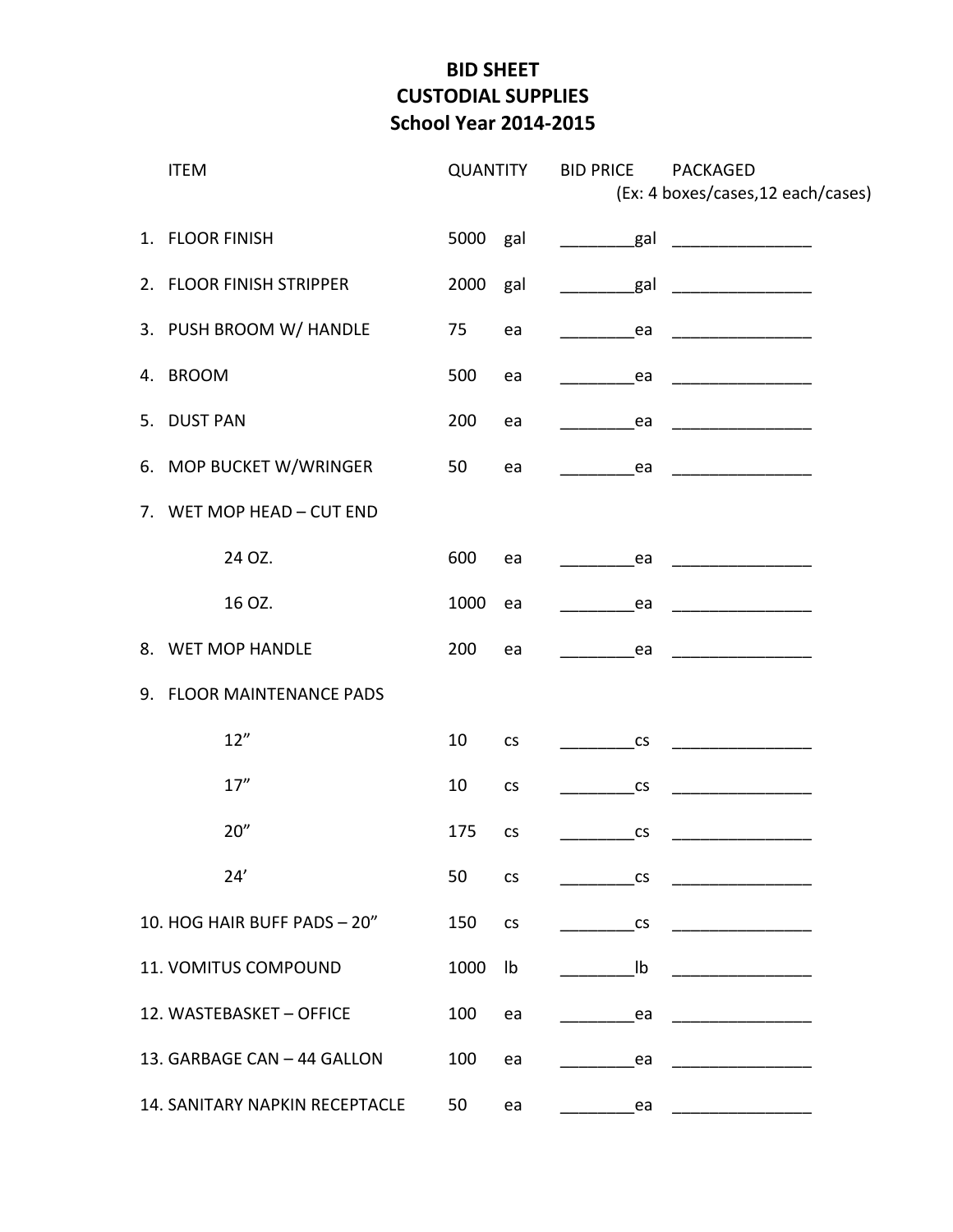| <b>15. SANITARY NAPKIN BAG</b>   |                                                | 100  | ea                       | ea                       |                                                                 |  |
|----------------------------------|------------------------------------------------|------|--------------------------|--------------------------|-----------------------------------------------------------------|--|
|                                  | 16. SUPER DUTY CLEANSER W/GRIT                 | 50   | $\mathsf{CS}\phantom{0}$ | <b>CS</b>                |                                                                 |  |
| 17. WET FLOOR SIGN               |                                                | 50   | ea                       | ea                       |                                                                 |  |
| 18. VINYL GLOVES                 |                                                | 400  | CS                       | $\mathsf{CS}\phantom{0}$ |                                                                 |  |
| 19. CAN LINER 44 GALLON          |                                                | 700  | CS                       | $\mathsf{CS}\phantom{0}$ |                                                                 |  |
| 20. CAN LINER 12-16 GALLON       |                                                | 500  | $\mathsf{CS}\xspace$     | $\mathsf{CS}\phantom{0}$ | <u> 1989 - Johann Barn, mars an t-Amerikaansk kommunister (</u> |  |
| 21. COMPACTOR LINER              |                                                | 300  | $\mathsf{CS}\xspace$     | $\mathsf{CS}\phantom{0}$ |                                                                 |  |
| NOTES:                           |                                                |      |                          |                          |                                                                 |  |
|                                  |                                                |      |                          |                          |                                                                 |  |
|                                  |                                                |      |                          |                          |                                                                 |  |
|                                  |                                                |      |                          |                          |                                                                 |  |
|                                  |                                                |      |                          |                          |                                                                 |  |
|                                  |                                                |      |                          |                          |                                                                 |  |
|                                  |                                                |      |                          |                          |                                                                 |  |
|                                  |                                                |      |                          |                          |                                                                 |  |
|                                  |                                                |      |                          |                          |                                                                 |  |
|                                  |                                                |      |                          |                          |                                                                 |  |
| <b>Company Name:</b><br>Address: |                                                |      |                          |                          |                                                                 |  |
| Phone:<br>Email address:         |                                                |      |                          |                          |                                                                 |  |
|                                  | Signature of Authorized Company Representative | Date |                          |                          |                                                                 |  |
|                                  | <b>Printed Name</b>                            |      |                          |                          |                                                                 |  |